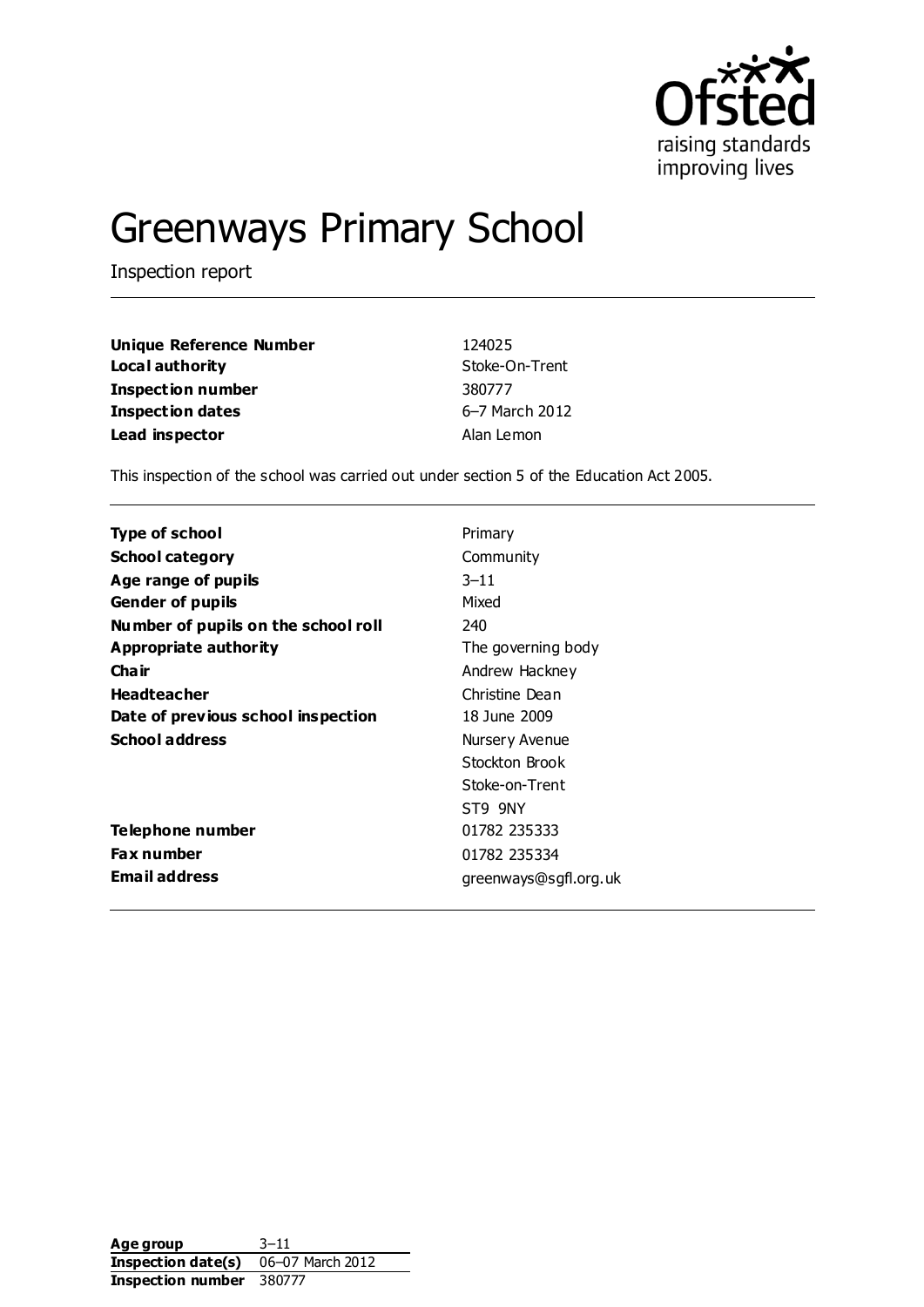

You can use Parent View to give Ofsted your opinion on your child's school. Ofsted will use the information parents and carers provide when deciding which schools to inspect and when.

You can also use Parent View to find out what other parents and carers think about schools in England. You can visit [www.parentview.ofsted.gov.uk,](file:///C:/F%20Carruthers/AppData/Local/Microsoft/Windows/Temporary%20Internet%20Files/Content.IE5/830ZF1GL/www.parentview.ofsted.gov.uk) or look for the link on the main Ofsted website: [www.ofsted.gov.uk](file:///C:/F%20Carruthers/AppData/Local/Microsoft/Windows/Temporary%20Internet%20Files/Content.IE5/830ZF1GL/www.ofsted.gov.uk)

The Office for Standards in Education, Children's Services and Skills (Ofsted) regulates and inspects to achieve excellence in the care of children and young people, and in education and skills for learners of all ages. It regulates and inspects childcare and children's social care, and inspects the Children and Family Court Advisory Support Service (Cafcass), schools, colleges, initial teacher training, work-based learning and skills training, adult and community learning, and education and training in prisons and other secure establishments. It assesses council children's services, and inspects services for looked after children, safeguarding and child protection.

Further copies of this report are obtainable from the school. Under the Education Act 2005, the school must provide a copy of this report free of charge to certain categories of people. A charge not exceeding the full cost of reproduction may be made for any other copies supplied.

If you would like a copy of this document in a different format, such as large print or Braille, please telephone 0300 123 4234, or email [enquiries@ofsted.gov.uk](mailto:enquiries@ofsted.gov.uk)

You may copy all or parts of this document for non-commercial purposes, as long as you give details of the source and date of publication and do not alter the information in any way.

To receive regular email alerts about new publications, including survey reports and school inspection reports, please visit our website and go to 'Subscribe'.

Piccadilly Gate Store Street Manchester M1 2WD

T: 0300 123 4234 Textphone: 0161 618 8524 [enquiries@ofsted.gov.uk](mailto:enquiries@ofsted.gov.uk) [www.ofsted.gov.uk](http://www.ofsted.gov.uk/)



© Crown copyright 2012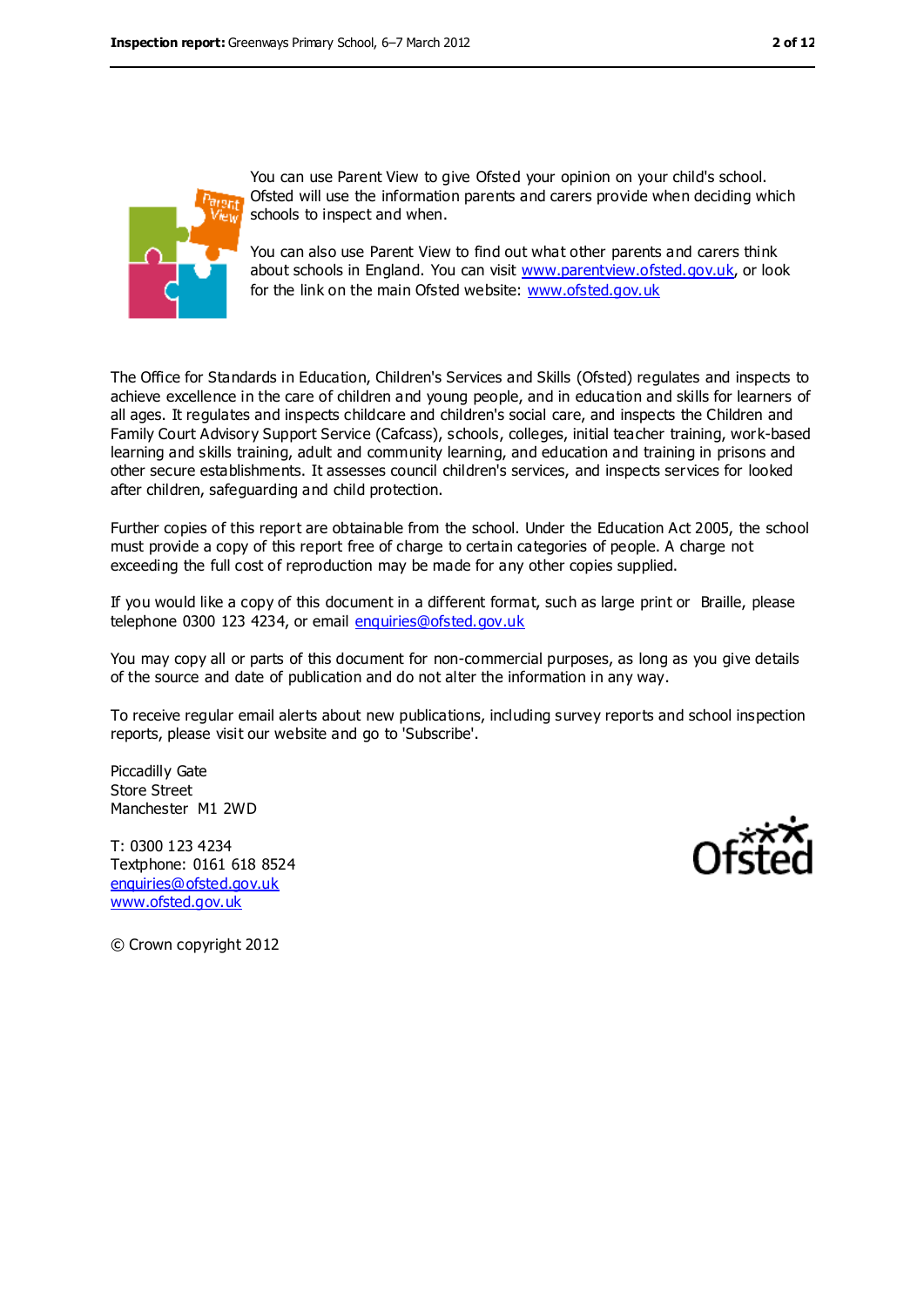## **Introduction**

Inspection team

Alan Lemon Jean Tarry

Additional inspector Additional inspector

This inspection was carried out with two days' notice. Inspectors observed 12 lessons involving eight teachers. Meetings were held with groups of pupils, representatives of the governing body and staff. Inspectors took account of the responses to the online questionnaire (Parent View) in planning the inspection, observed the school's work and looked at important school policies, data on pupils' performance and the school's self evaluation. Inspectors scrutinised 151 questionnaires returned by parents and carers as well as questionnaires completed by staff and pupils.

## **Information about the school**

This is an average-sized primary school. Almost all pupils are of White British heritage and the proportion known to be eligible for free school meals is low. The proportion of pupils with disabilities and those with special educational needs is below average. The school meets the current floor standard for pupils' performance in English and mathematics (minimum expectation for pupils' progress and attainment).

Staffing has been unsettled for the past two years. Two key post holders left to take up promoted posts and four teachers took extended leave. Four newly-qualified teachers were appointed over this time. In 2011 the headteacher was seconded for three months on the Leaders in International Development Programme.

The school has Healthy School status, the Active Mark and a silver ECO School award. There is a children's centre on site providing a breakfast and after-school club which is not managed by the governing body and which is subject to a separate inspection.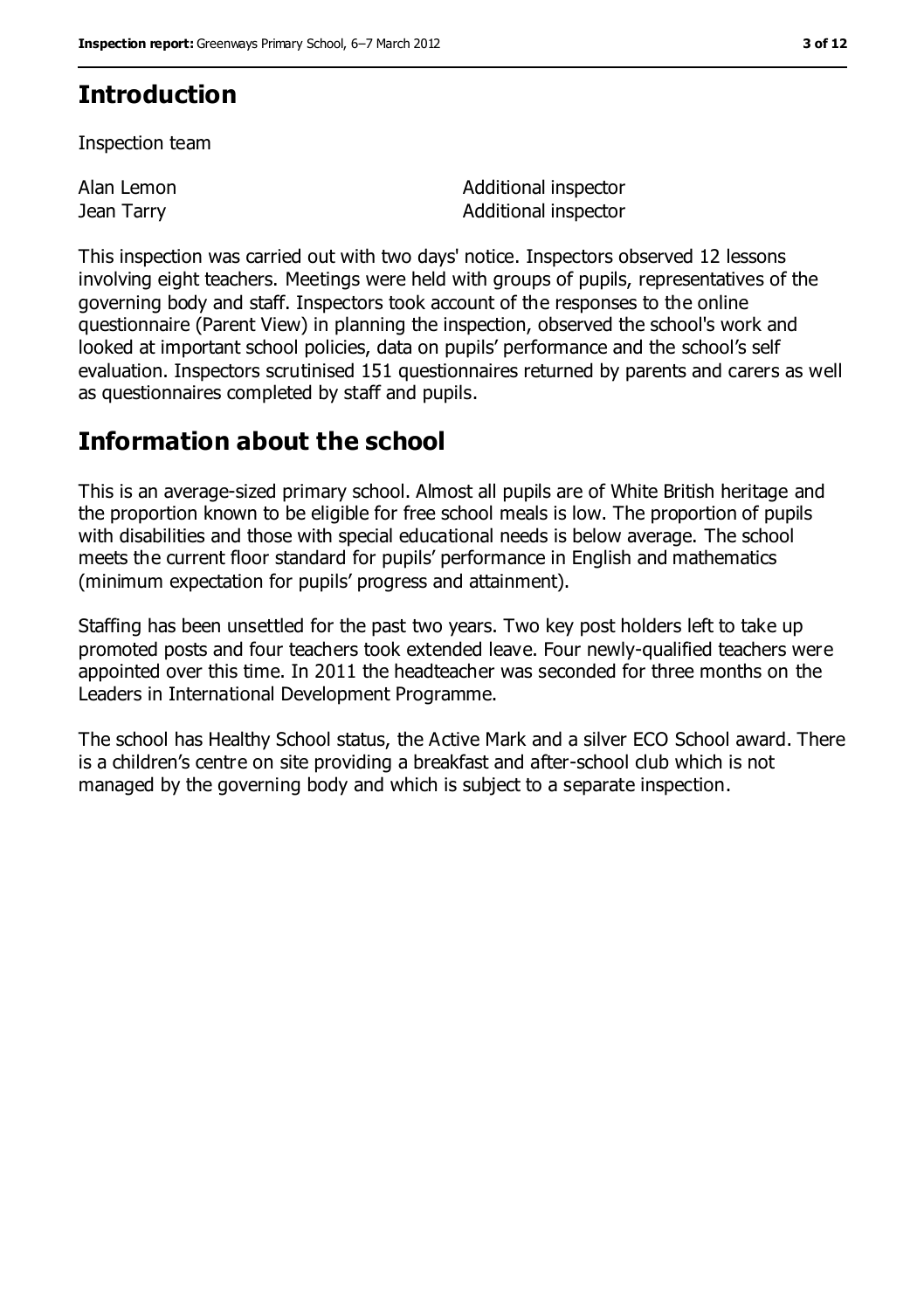**Inspection grades: 1 is outstanding, 2 is good, 3 is satisfactory and 4 is inadequate** Please turn to the glossary for a description of the grades and inspection terms

# **Inspection judgements**

| <b>Overall Effectiveness</b> |  |
|------------------------------|--|
|------------------------------|--|

| <b>Achievement of pupils</b>          |  |
|---------------------------------------|--|
| <b>Quality of teaching</b>            |  |
| <b>Behaviour and safety of pupils</b> |  |
| <b>Leadership and management</b>      |  |

## **Key Findings**

- This is a satisfactory school. It has an ethos and atmosphere that make pupils, and children in the Nursery and Reception years, feel valued and supported. Parents and carers have positive views of the school and are pleased with their children's experience of school.
- Teaching is satisfactory and enables pupils to make satisfactory progress. By the end of Year 6 attainment is broadly average in English and mathematics. The attainment of many pupils in writing is above average.
- Pupils' behaviour is good and the extent to which they feel safe is good. Pupils' positive attitudes support their learning. They enjoy lessons, are enthusiastic and develop selfconfidence.
- Leadership and management are satisfactory. The staff are a cohesive team following the headteacher's clear direction and this is beginning to raise expectations. Teaching is being closely monitored and is improving, particularly as a result of intensive professional development and well-focused performance management.
- The school is not yet a good school because pupils' progress over time has been uneven. Over a number of years attainment has not been high enough, although this is improving rapidly. Until recently tracking of pupils' progress had not been used sharply enough to check on progress. The targets set for pupils are not challenging enough to result in pupils' good progress. Leaders have recognised this and, although they are raising expectations, more challenging targets are not yet fully established. Their monitoring and evaluation of the school's work are comprehensive but not robust enough. As a result, inconsistencies in practice still exist in teachers' planning, particularly around the clarity of learning objectives for lessons and some Early Years Foundation Stage activities. The quality of teachers' marking and advice on how to improve pupils' work also varies widely.

Schools whose overall effectiveness is judged satisfactory may receive a monitoring visit by an Ofsted inspector before their next section 5 inspection.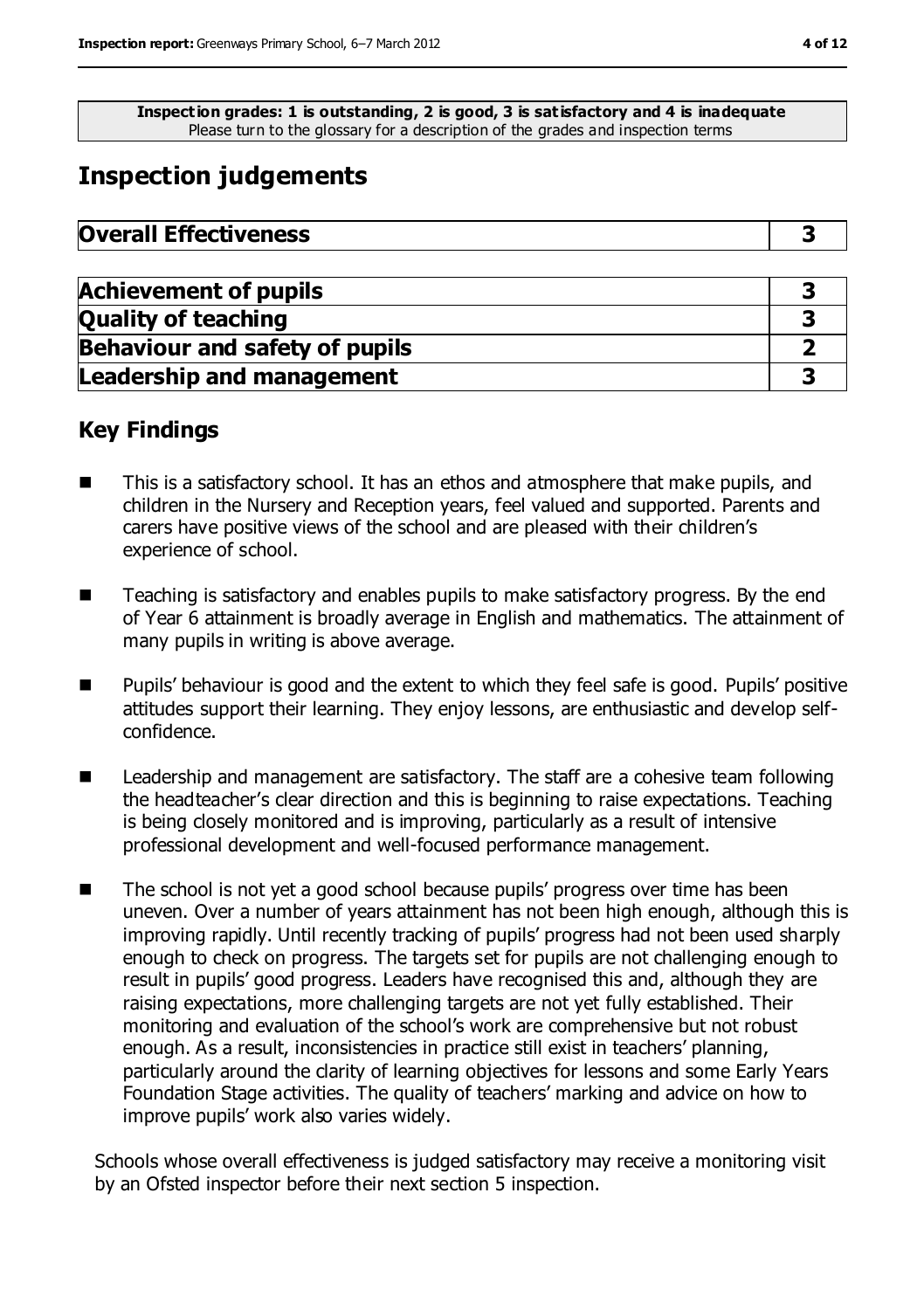## **What does the school need to do to improve further?**

- Reduce unevenness in pupils' progress over time and ensure that attainment continues to rise by:
	- ensuring pupils are set challenging targets
	- using the information from tracking each pupil's progress continuously to confirm teaching is enabling good progress.
- Improve teaching further so that it is at least good by:
	- ensuring that teachers always plan lessons with clear and achievable learning objectives that set high expectations of pupils
	- providing challenging activities for more-able pupils in all lessons
	- improving the clarity and detail of the planned learning of children's play activities in the Nursery and Reception years so that every opportunity is taken to develop children's language and knowledge
	- building consistency and greater effectiveness into the ways teachers assess pupils and guide them on how they can improve their work.
- Improve the effectiveness of leadership and management by:
	- developing a more systematic and rigorous approach to monitoring and evaluation in order to eliminate inconsistencies in teaching and pupils' progress.

## **Main Report**

#### **Achievement of pupils**

Achievement is satisfactory. Currently, pupils' learning and performance in the classroom, while satisfactory, are becoming stronger because of the impact of recent improvements in the quality of teaching. The vast majority of parents and carers are of the view that their children make good progress but, while the rate of progress across the school is beginning to increase, overall, it is satisfactory. This is because, over a longer period of time, teaching has not been consistent in setting the high expectations of progress that enable all pupils to reach their full potential. This is evident from the work in pupils' exercise books and the data on pupils' performance. The rate of progress in Key Stage 2 has been uneven and, while attainment at the end of Year 6 is broadly average, attainment at the end of Year 2 is not as strong and indicates progress should be better overall.

Teachers are getting to grips with what pupils can achieve but they have not always stretched pupils enough for achievement to be good. The targets set for all pupils enable them to make an average amount of progress even though a significant minority are capable of more. However, these targets help pupils with special educational needs make satisfactory progress and attain in line with similar pupils nationally. The recent improvement in teaching has meant the gaps in girls' and boys' performance seen in 2011 have been closed. Boys in particular have improved the standard of their writing, which was low in 2011.

Throughout the school, in lessons observed by inspectors, good attitudes to learning help promote progress. Children in the Early Years Foundation Stage make satisfactory progress.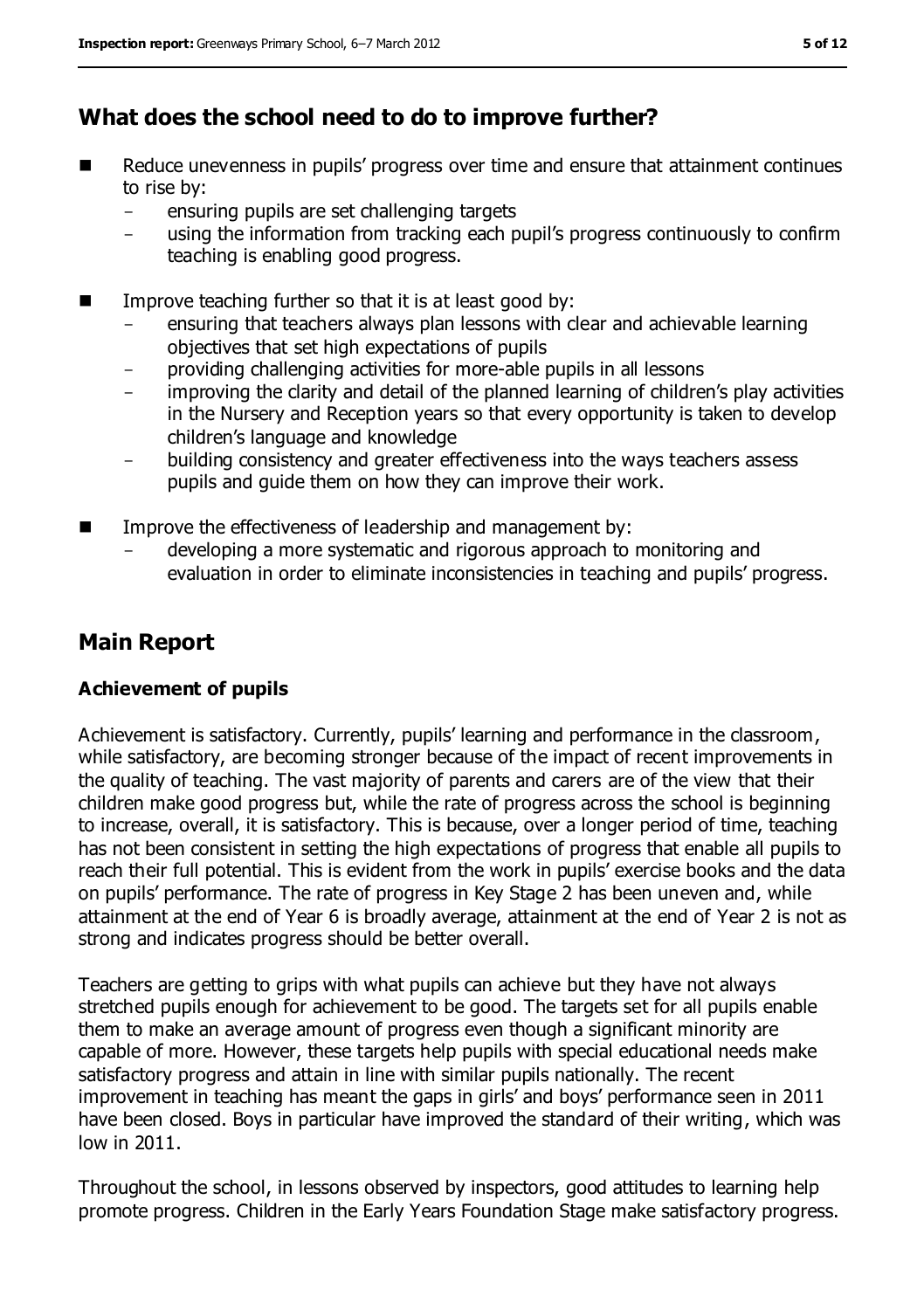They are confident learners, using a good level of interest and curiosity to develop knowledge and skills. Many write their own names, name and read the days of the week and have a good vocabulary, for example saying if objects are under, over or at the side of the table. Opportunities are sometimes missed when children are at play to continue the development of their language and knowledge. In the Reception year children recognise seeds and know they grow into plants and that different seeds make different plants. They improve the vocabulary to describe seeds by quickly learning words such as curved, smooth, shiny and long.

Pupils' interest and curiosity continue to develop in Key Stages 1 and 2. They enjoy learning, showing good self-confidence and enthusiasm in making lively and thoughtful contributions to lessons. In Year 1 pupils link sounds and letters effectively and in accordance with their abilities read appropriate texts with confidence. Attainment in reading is broadly average at the end of Year 2. Reading is enjoyed throughout the school and pupils value how their skills are improving, enabling them to tackle higher level books. In Year 2 pupils set about solving mathematics problems with energy and enthusiasm, enjoying the opportunity to work together on these, with boys delighting in demonstrating their calculation skills. However, the more able pupils who are left to work independently do not sustain concentration and effort and their pace of learning slows by the end of the lesson. Currently, in Years 5 and 6, pupils learn effectively in the lessons seen, for example in mathematics by managing percentage calculations and measuring angles. However, the challenge is modest for some more-able pupils. By the end of Year 6 reading skills have developed satisfactorily and attainment in reading is average. Pupils are taught effectively to write and, together with the good opportunities to write in different subjects, writing is above average by the end of Year 6.

#### **Quality of teaching**

Over time teaching has a satisfactory impact on raising pupils' achievement and on their spiritual, moral, social and cultural development. While much of the teaching seen during the inspection was of good quality, some inconsistency takes away from good learning and progress. Moreover, the good teaching seen has not been established for long enough to raise achievement beyond satisfactory. Parents and carers believe their children are well taught but this has not always been the case. As teaching has improved more recently, pupils enjoy lessons and are full of anticipation for something interesting and challenging. They are not disappointed, as teaching is often lively and engaging but only sometimes challenging. Lessons proceed at a good pace and pupils readily become fully engrossed in their work.

The curriculum offers interesting, enjoyable and relevant activities and contributes significantly to pupils' enjoyment of learning. In the best lessons lesson planning is often effective because clear learning objectives are set, but this is not a consistent feature of all planning. There is also a mixed picture of planning outdoor activities in the Nursery and Reception years, some of which has good detail on engaging children in developing their language and other skills, while other lesson plans do not. Across the school the good variety of approaches to learning used by teachers increases pupils' engagement. Opportunities are prevalent for pupils getting together to discuss points, develop ideas in groups and solve problems. Small groups of Year 1 pupils were well motivated by discussing what words they could use for the noise made by a bear and diligently made lists to help them in writing about the bear.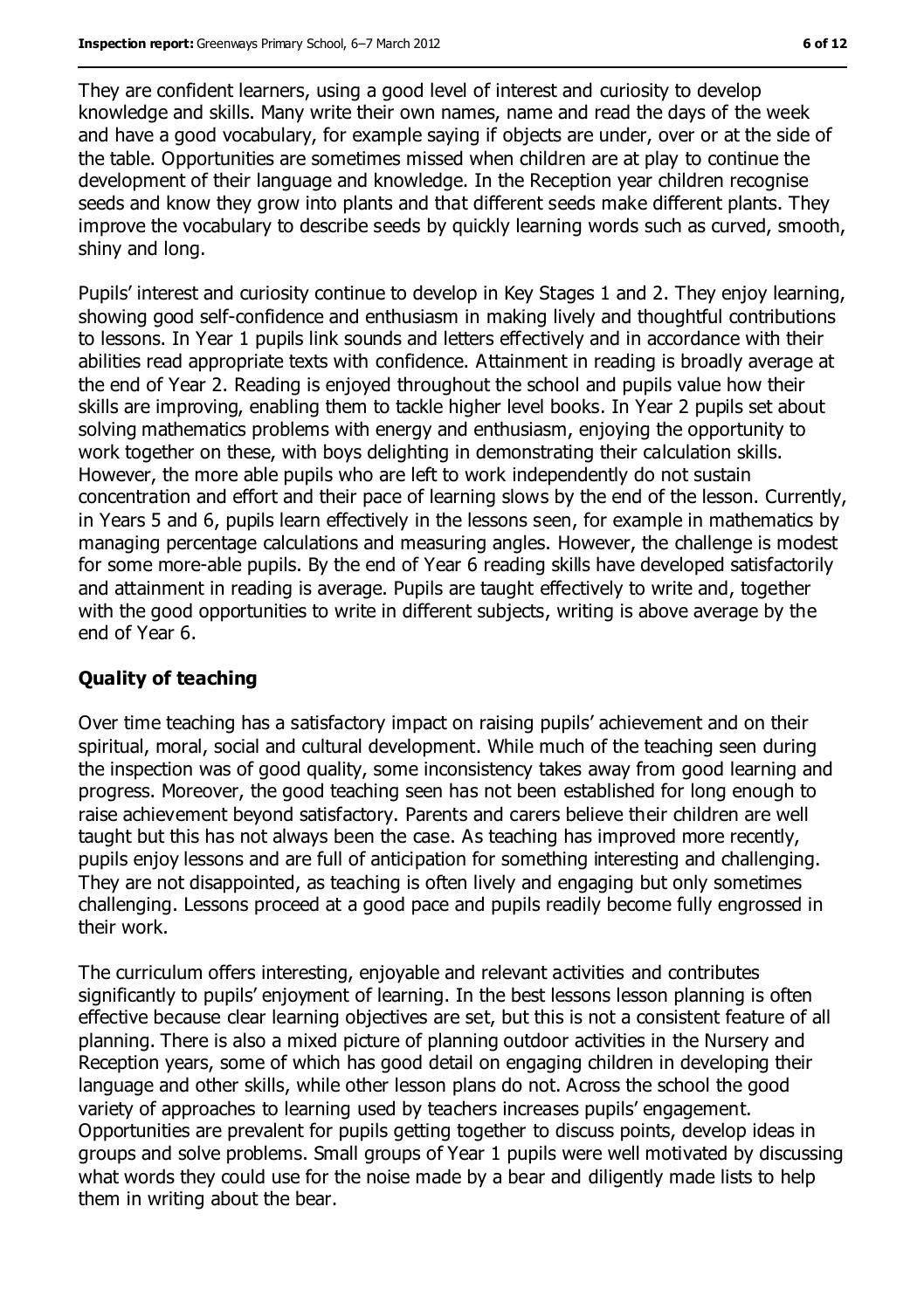Teachers use a variety of ways for assessing and guiding pupils on improving their work, although the impact is not strong in raising achievement or deciding on more challenging work. Practice is not consistent. Target sheets in pupils' books are not always used to record attainment and progress as intended. Marking of work by teachers offers praise and encouragement and points out mistakes and omissions, but any advice offered to pupils is not linked to their targets or what they need to do to reach the next level in their work.

#### **Behaviour and safety of pupils**

Pupils' behaviour and the extent to which they feel safe are good. Pupils' attendance is high. They have good attitudes to learning. All of the parents and carers who completed the questionnaire say there is a good standard of behaviour. The large majority of pupils believe behaviour to be good and even more say it is good in lessons. These views confirm inspectors' observations and the school's behaviour logs. Pupils have good social skills enabling them to relate well to each other. They are helpful and considerate in all of their interactions and show concern for each other's well-being. They manage their own behaviour effectively and deal skilfully with conflicts of interests in the classroom and on the playground. Almost all pupils think the school deals with all types of bullying effectively, including name-calling and harassment through social networking, which mirrors nearly all parents' and carers' views. Behaviour is managed effectively by staff, who have developed good approaches to gaining the attention of the class and maintaining high expectations of behaviour.

#### **Leadership and management**

Leadership and management are satisfactory. The headteacher gives the school clear direction and a well-articulated vision, creating an ethos and atmosphere in which every pupil is valued and supported. It also ensures pupils' spiritual, moral, social and cultural development is satisfactorily promoted. The arrangements for safeguarding pupils meet requirements. Good morale amongst staff leads to cohesive teamwork in pursuing the school's aims and improvement priorities. Staff offer pupils a broad curriculum which has been planned with their interests, gifts and talents in mind, leading to pupils enjoying their experience of school. The provision for literacy and numeracy ensures pupils are prepared satisfactorily for secondary education.

The pace of improvement has been adversely affected by staff absences and changes but these are now resolved. The school has satisfactory capacity to sustain improvement. Selfevaluation provides the headteacher and other school leaders with sufficient insight into the work of the school to decide the key priorities and drive essential improvements. The governing body stays closely informed about the school's performance and, as an able and committed group, challenges leaders and holds them to account. The new system for tracking progress is helping teachers plan more systematically and holds them to account for pupils' progress. As a result, no groups of pupils are falling behind and they are beginning to be challenged more. As a result, the school is increasingly effective in promoting equality and tackling discrimination. The management of teachers' performance has been strengthened by leaders' improved capacity to measure it against pupils' progress and the quality of teaching. This is supported by a substantial programme of professional development, improving teaching. An indication of its impact is that most lessons observed by inspectors were of a good quality.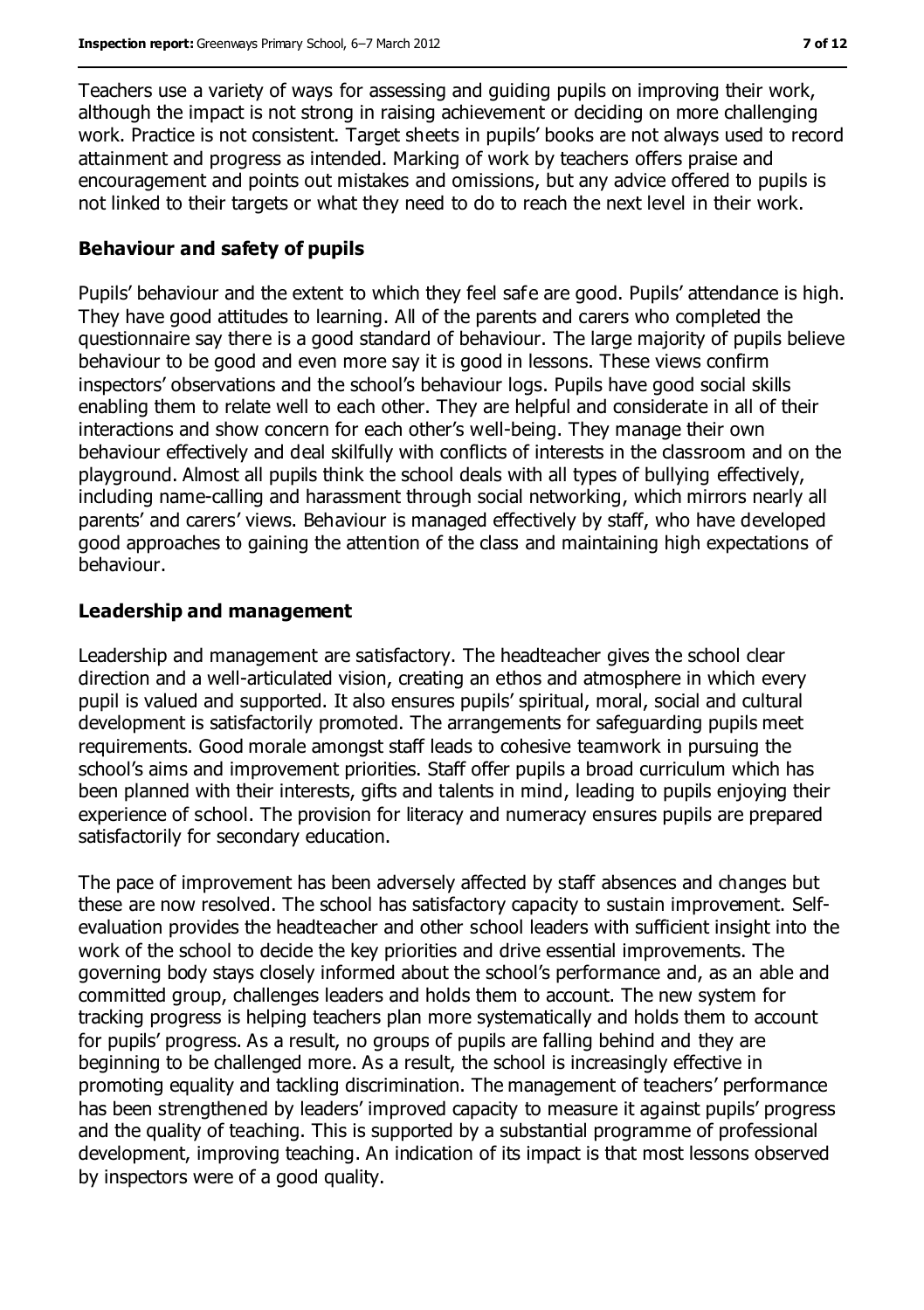While self-evaluation provides an accurate view of the school's strengths and weaknesses, it is not systematic and rigorous enough in observing teaching and scrutinising pupils' work to highlight inconsistencies in teachers' expectations and marking. There is insufficient crossreferencing of evaluations of teaching, the quality of pupils' work and the school's data on pupils' performance to highlight the inconsistencies that still remain in teaching and in pupils' performance.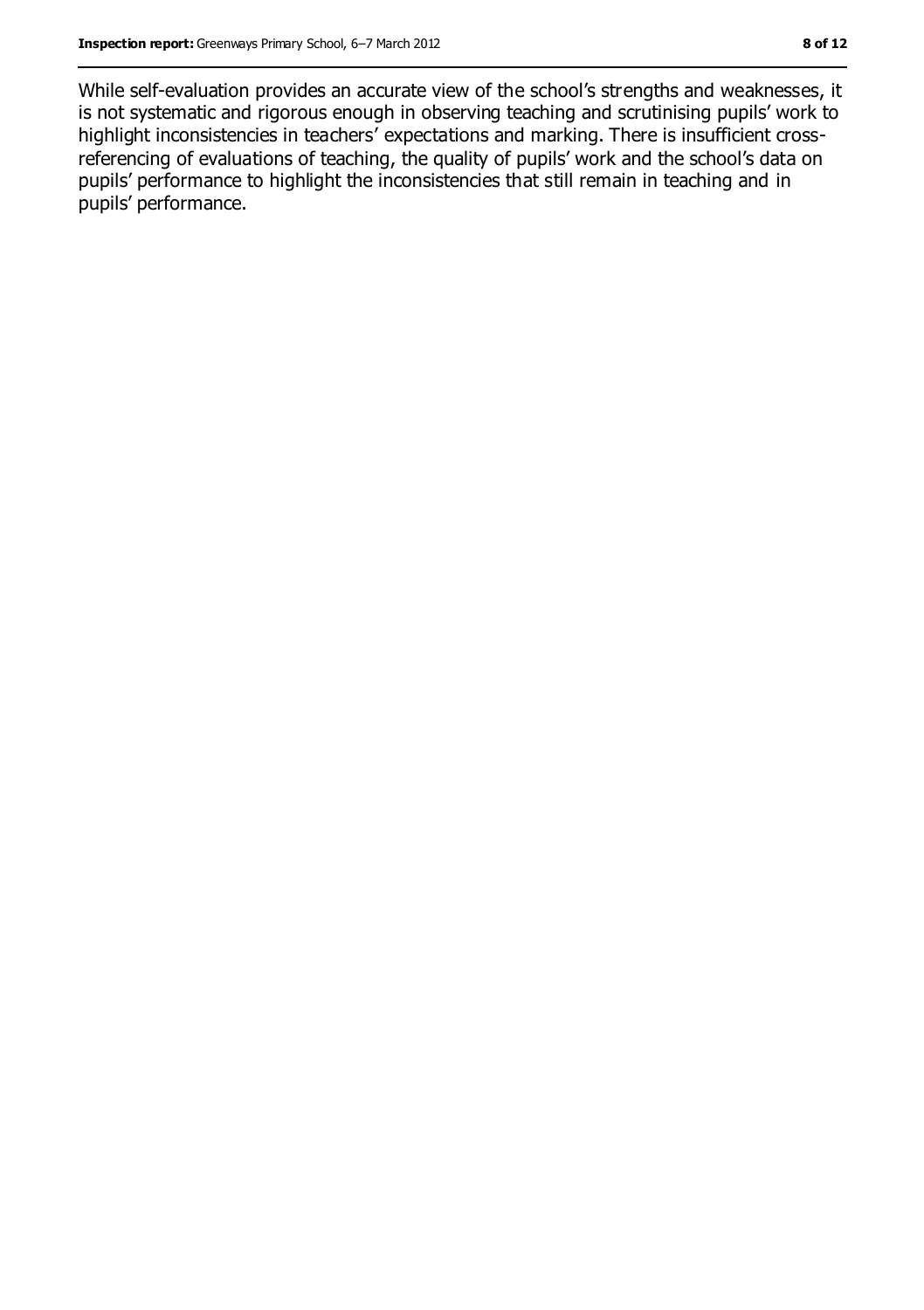# **Glossary**

### **What inspection judgements mean**

| Grade   | <b>Judgement</b> | <b>Description</b>                                                                                                                                                                                                            |
|---------|------------------|-------------------------------------------------------------------------------------------------------------------------------------------------------------------------------------------------------------------------------|
| Grade 1 | Outstanding      | These features are highly effective. An outstanding school<br>provides exceptionally well for all its pupils' needs.                                                                                                          |
| Grade 2 | Good             | These are very positive features of a school. A school that is<br>good is serving its pupils well.                                                                                                                            |
| Grade 3 | Satisfactory     | These features are of reasonable quality. A satisfactory school<br>is providing adequately for its pupils.                                                                                                                    |
| Grade 4 | Inadequate       | These features are not of an acceptable standard. An<br>inadequate school needs to make significant improvement in<br>order to meet the needs of its pupils. Ofsted inspectors will<br>make further visits until it improves. |

#### **Overall effectiveness of schools**

|                       | Overall effectiveness judgement (percentage of schools) |      |                     |                   |
|-----------------------|---------------------------------------------------------|------|---------------------|-------------------|
| <b>Type of school</b> | <b>Outstanding</b>                                      | Good | <b>Satisfactory</b> | <b>Inadequate</b> |
| Nursery schools       | 46                                                      | 46   |                     |                   |
| Primary schools       |                                                         | 47   | 40                  |                   |
| Secondary schools     | 14                                                      | 38   | 40                  |                   |
| Special schools       | 28                                                      | 48   | 20                  |                   |
| Pupil referral units  | 15                                                      | 50   | 29                  |                   |
| All schools           |                                                         | 46   | 38                  |                   |

New school inspection arrangements have been introduced from 1 January 2012. This means that inspectors make judgements that were not made previously.

The data in the table above are for the period 1 September 2010 to 31 August 2011 and represent judgements that were made under the school inspection arrangements that were introduced on 1 September 2009. These data are consistent with the latest published official statistics about maintained school inspection outcomes (see [www.ofsted.gov.uk\)](file:///C:/F%20Carruthers/AppData/Local/Microsoft/Windows/Temporary%20Internet%20Files/Content.IE5/830ZF1GL/www.ofsted.gov.uk).

The sample of schools inspected during 2010/11 was not representative of all schools nationally, as weaker schools are inspected more frequently than good or outstanding schools.

Primary schools include primary academy converters. Secondary schools include secondary academy converters, sponsor-led academies and city technology colleges. Special schools include special academy converters and non-maintained special schools.

Percentages are rounded and do not always add exactly to 100.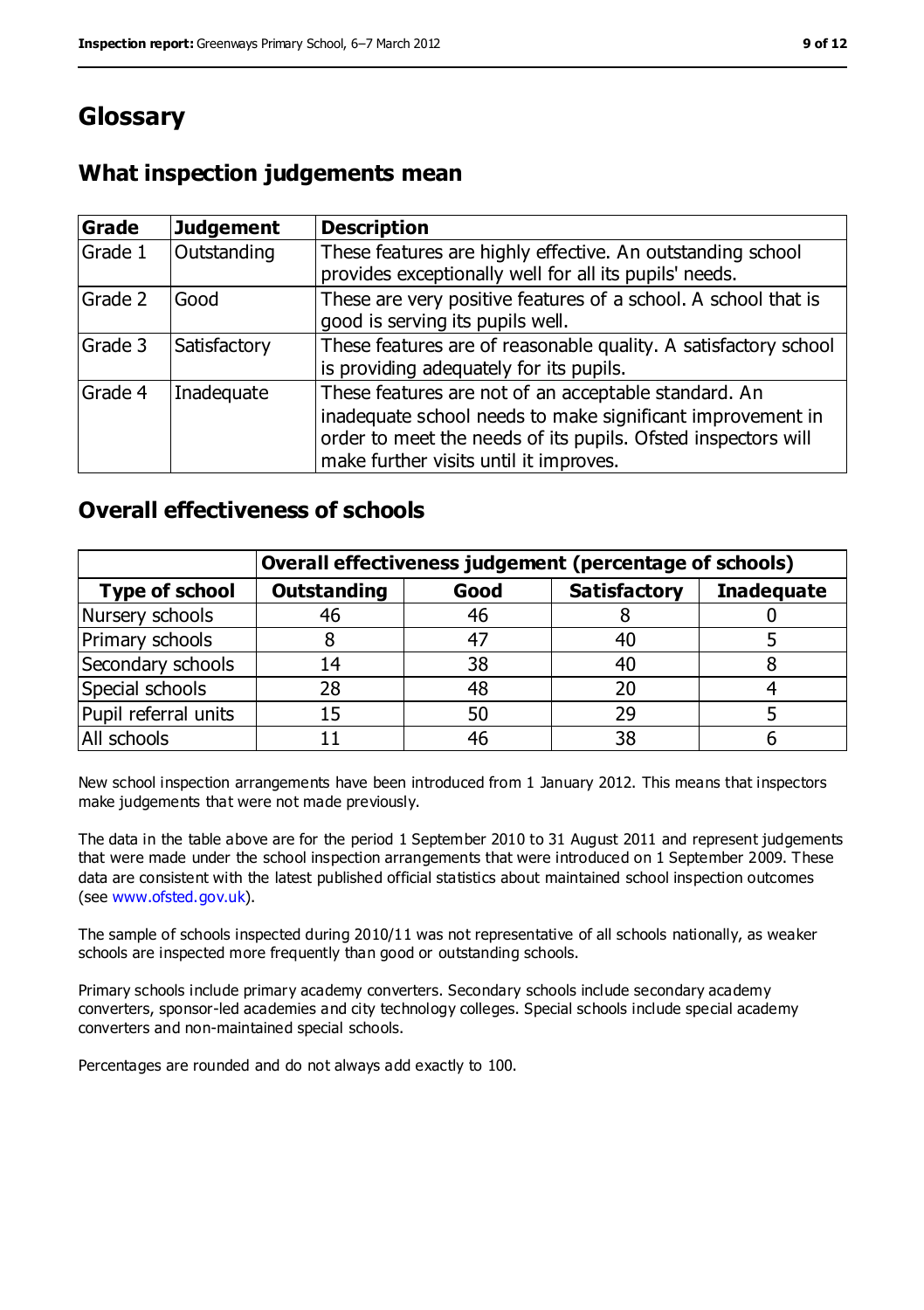# **Common terminology used by inspectors**

| Achievement:                  | the progress and success of a pupil in their learning and<br>development taking account of their attainment.                                                                                                           |
|-------------------------------|------------------------------------------------------------------------------------------------------------------------------------------------------------------------------------------------------------------------|
| Attainment:                   | the standard of the pupils' work shown by test and<br>examination results and in lessons.                                                                                                                              |
| Behaviour                     | how well pupils behave in lessons, with emphasis on their<br>attitude to learning. Pupils' punctuality to lessons and their<br>conduct around the school.                                                              |
| Capacity to improve:          | the proven ability of the school to continue improving based<br>on its self-evaluation and what the school has accomplished<br>so far and on the quality of its systems to maintain<br>improvement.                    |
| Leadership and<br>management: | the contribution of all the staff with responsibilities, not just<br>the governors and headteacher, to identifying priorities,<br>directing and motivating staff and running the school.                               |
| Learning:                     | how well pupils acquire knowledge, develop their<br>understanding, learn and practise skills and are developing<br>their competence as learners.                                                                       |
| Overall effectiveness:        | inspectors form a judgement on a school's overall<br>effectiveness based on the findings from their inspection of<br>the school.                                                                                       |
| Progress:                     | the rate at which pupils are learning in lessons and over<br>longer periods of time. It is often measured by comparing<br>the pupils' attainment at the end of a key stage with their<br>attainment when they started. |
| Safety                        | how safe pupils are in school, including in lessons; and their<br>understanding of risks. Pupils' freedom from bullying and<br>harassment. How well the school promotes safety, for<br>example e-learning.             |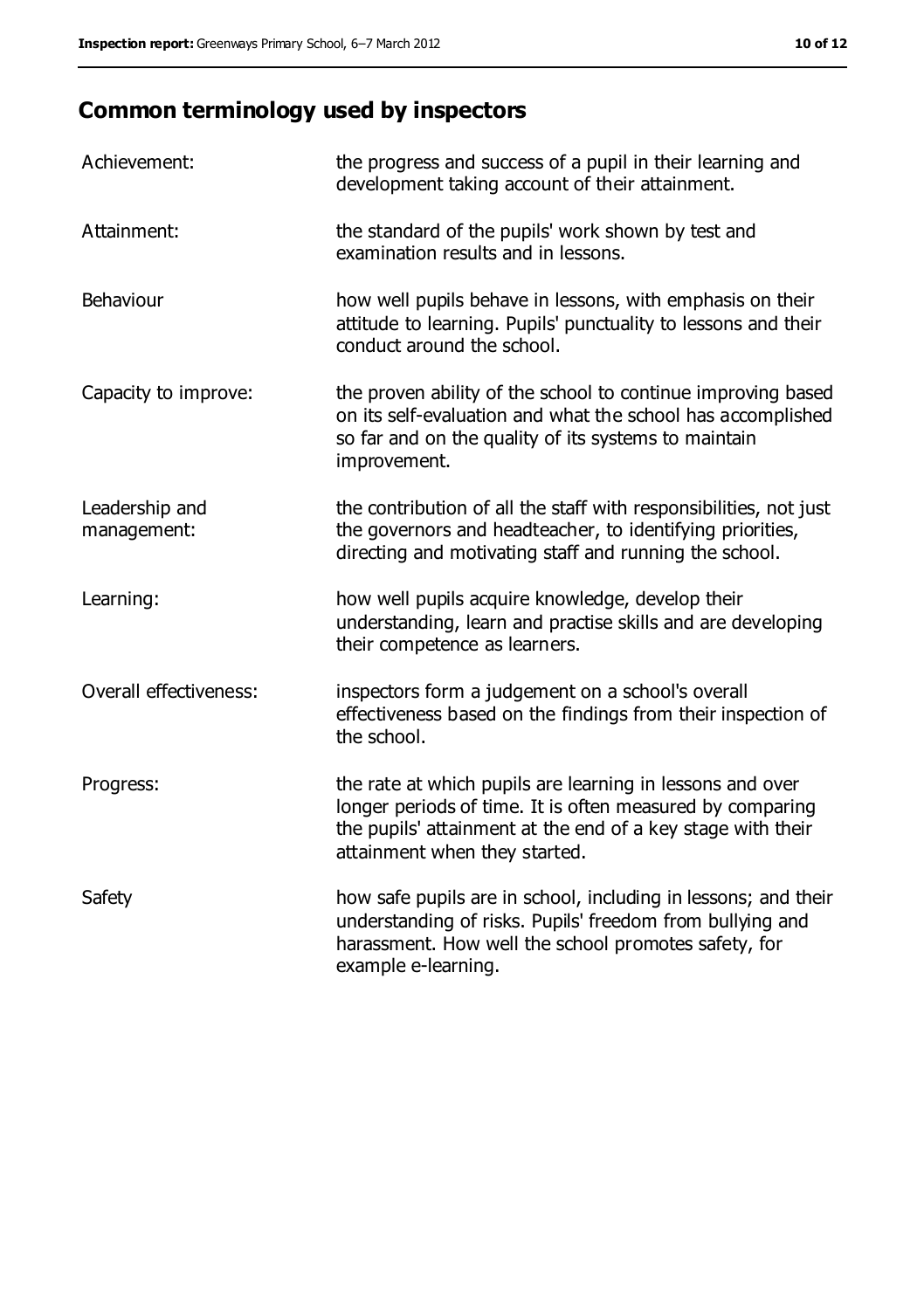**This letter is provided for the school, parents and carers to share with their children. It describes Ofsted's main findings from the inspection of their school.**



8 March 2012

Dear Pupils

#### **Inspection of Greenways Primary School, Stoke-on-Trent, ST9 9NY**

Thank you for your warm welcome when we visited your school. Many thanks also to the pupils who agreed to read to us and the group of pupils who talked about their work and school. Your school is satisfactory in providing you with an education.

- Your behaviour is good. You are helpful, friendly and treat each other well. Your attendance is at a high level and you come to school prepared to work hard. However, your progress is satisfactory and this could be better if you had targets that were more challenging. You are capable of more.
- Teaching is satisfactory and the headteacher is making sure teaching improves. The headteacher and staff know that your progress and teaching need to be better and they are working hard on improvements.

I have asked the headteacher to:

- **IF** improve your progress by making sure you have challenging targets and are on track to achieve these
- make sure your lessons have clear objectives and your work is marked so that you have good advice on achieving your targets
- make sure a close check is kept on your progress and teaching continues to improve so that it always helps you to learn well and make good progress.

You can help by keeping up your good attendance and hard work. I wish you all the very best for the future.

Yours sincerely

Alan Lemon Lead Inspector